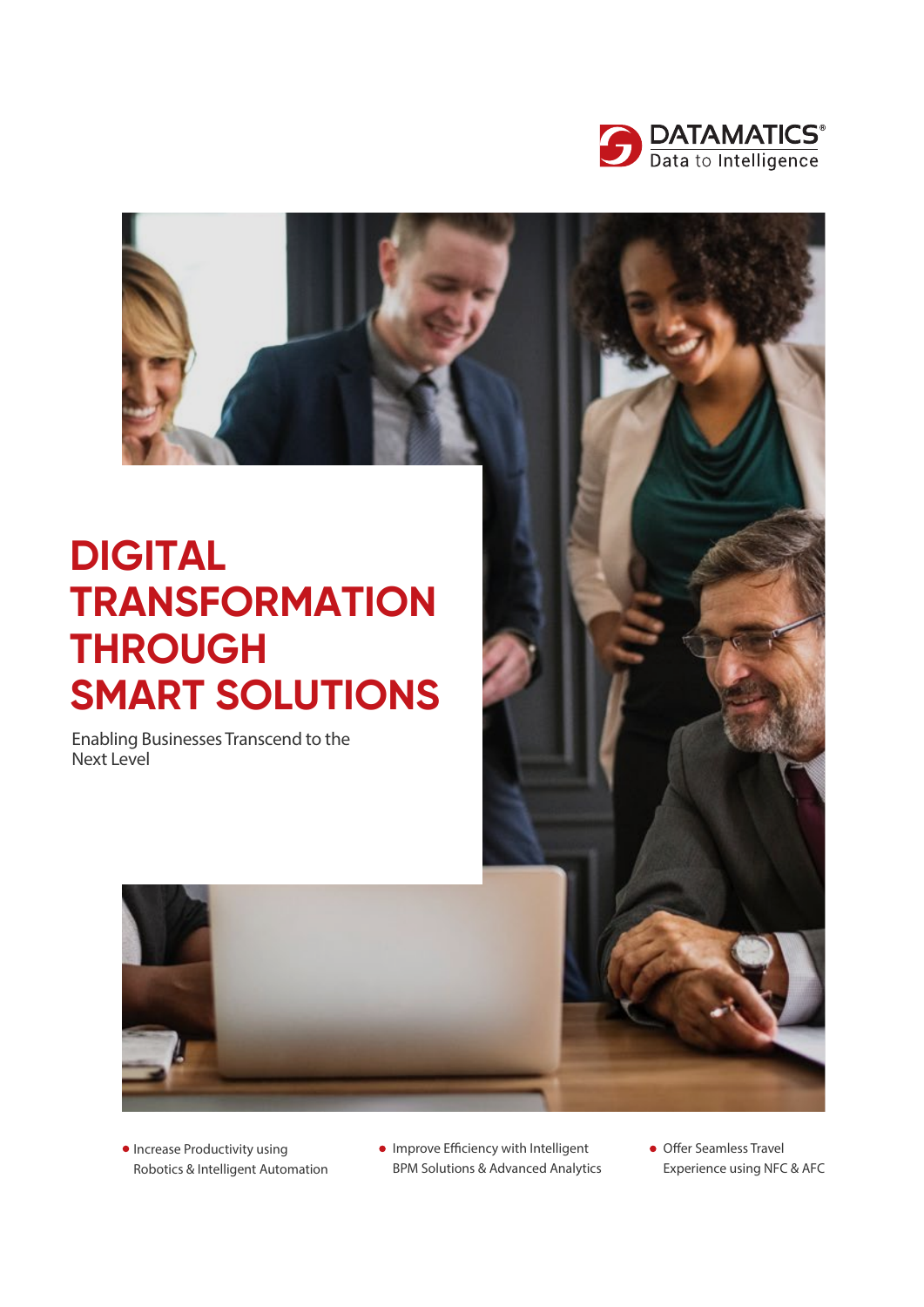

## **BUILDING INTELLIGENT SOLUTIONS FOR DATA-DRIVEN ENTERPRISES**

Datamatics is a technology company that builds intelligent solutions for data-driven enterprises to improve their productivity and customer experience.

The company portfolio spans across Information Technology Services, Business Process Management, Engineering Services and Big Data & Analytics, which are powered by Artificial Intelligence.

Datamatics also has established products in Robotic Process Automation, Intelligent Data Capture, Advanced Analytics, Business Intelligence and Automated Fare Collection.

Datamatics services over 550 clients across diverse verticals including Banking & Financial Services, Insurance, Manufacturing, Transport, Travel & Hospitality, Media & Publishing, Retail, and e-Commerce. Headquartered in Mumbai, the company has strong presence in the USA, Australia, Asia, Europe, and the Middle East with global employee strength of 10,000+.

550+

Customers across the globe



Employees world wide

Delivery centers in

USA, India, Europe and Philippines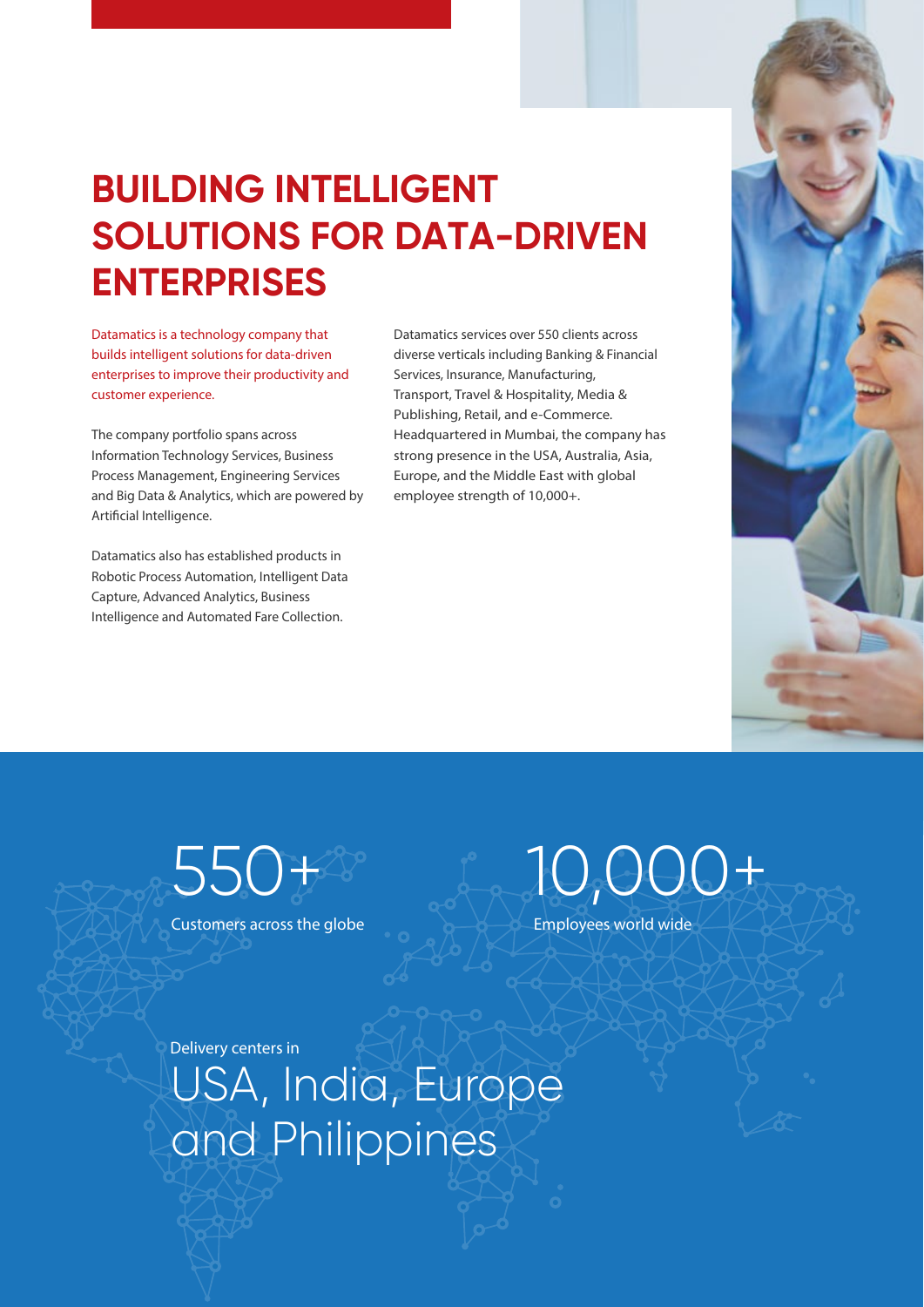## **DATAMATICS' EXPERTISE**

#### **IT SOLUTIONS BUSINESS PROCESS MANAGEMENT** • Cloud Services • Application Management • Finance & Accounting • Publishing • Robotic Test Automation Services • Banking Process Management • Retail /e-Commerce • Enterprise Content Mgmt. • Enterprise Mobility • Insurance Process Management • BPaaS & Workflow Solutions • Virtual & Augmented Reality • Customer Support Service • Robotic Process SYSTEMS • Digital Consulting • Web Design & Automation (RPA) Development ΔΙ **BIG DATA & ANALYTICS ENGINEERING SERVICES** • Automated Fare Collection • Research & Analytics • Advanced Analytics & Data Sciences • Point of Sale & ATM Solutions • Business Intelligence & Data Visualization • Self Service Terminals • Big Data and Data Lakes • Internet of Things • Enterprise Data Management

## **PRODUCTS**

**DATAMATICS TruBot** 

An Enterprise Grade Multi-skilled Bot



Text Analytics and Pattern Detection Platform



End-To-End Automated Workflow Management



Data Capture With AI & Fuzzy Logic

> **DATAMATICS TruFare** Automated Fare Collection

**DATAMATICS** TruBI

Business Intelligence & Data Visualization

**DATAMATICS TruTest** Test Automation Powered by RPA